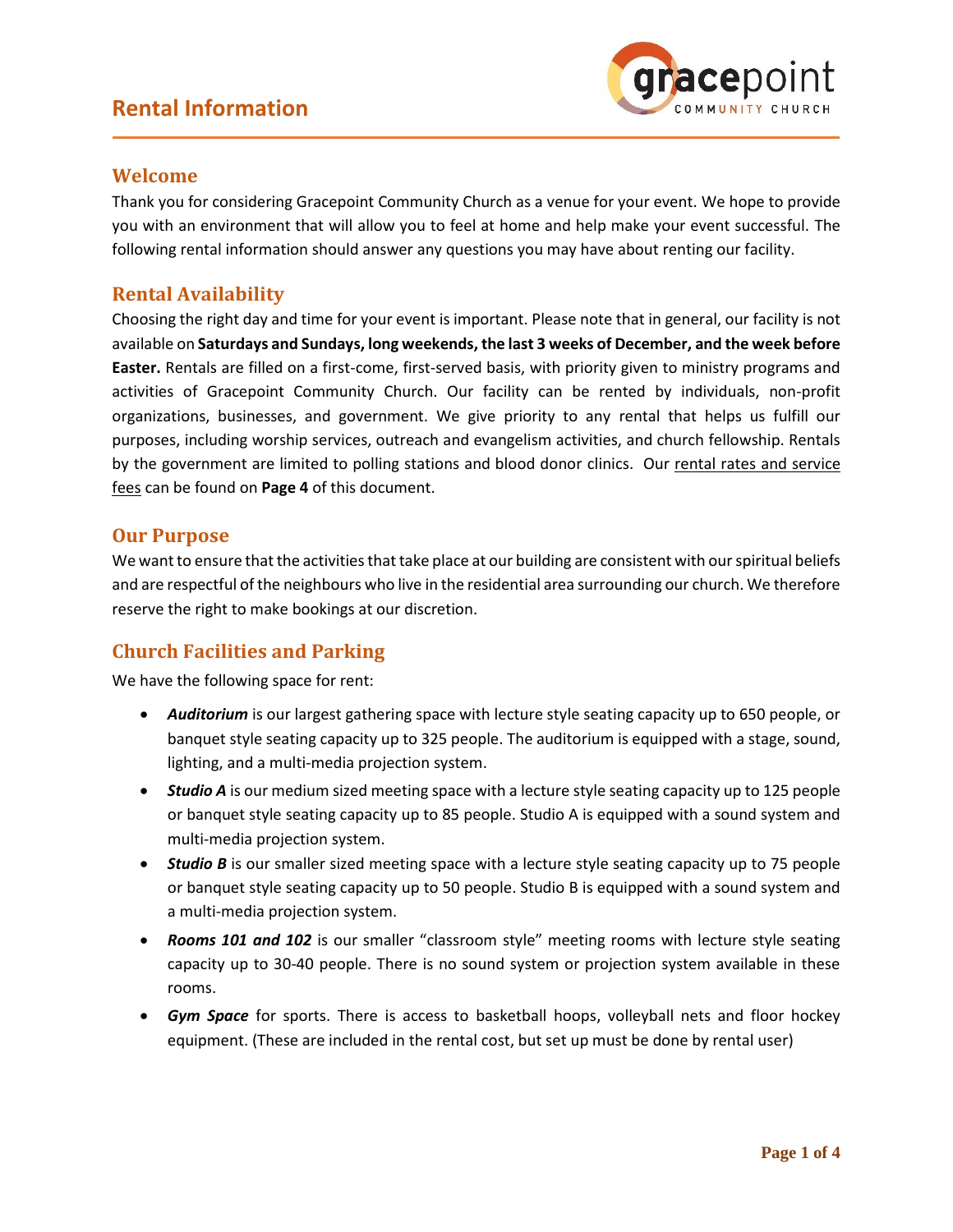

- *Parking* we have ample parking available for large and small events. We are well equipped with accessible parking spots. We also rent out our parking lot for special occasions and to local film crews.
- *Commercial Kitchen* we currently do not rent out our Commercial kitchen space to individuals or organizations.

#### **Caterer**

We have an "in-house" caterer that we can refer to you if required for your event. We will provide the caterer's contact information upon request. Our **commercial kitchen equipment** may only be used by our "in-house" caterer. If you are planning on bringing in your own food, we may be able to accommodate counter space and a sink to use in our kitchen. Please inquire when booking.

#### **Bookings**

- All booking requests and inquiries are to be made through our online booking form (**CLICK HERE**)
- If you intend to advertise your event, please ensure you have approval of your booking prior to doing so.
- A rental deposit of **\$100.00** is required when your booking is confirmed and approved. We will apply the deposit toward your final amount owing. Your deposit is refundable if you cancel more than ONE WEEK before your event date.
- We will email your invoice with the total amount due after your event. Payment is due within 30 days of receipt of the invoice. Please note, we do not charge GST. Payment is accepted by cash, cheque, e-transfer, or credit card. (If you prefer to pay ahead of time, please let us know)
- We require a Rental Agreement to be signed by all parties, which will be emailed to you after your booking is confirmed and approved, along with a Facility Usage Form to be completed with details regarding your event.
- Arrangements can be made to view our facility by contacting [info@gracepoint.ca.](mailto:info@gracepoint.ca) Please do not show up to our facility without an appointment, as we may not be able to accommodate your request.
- **Please note** that Gracepoint Church **does not allow** the consumption of alcohol, cannabis, nonprescription drugs or gambling or weapons of any kind on the church premises. Smoking and vaping are allowed outside only in designated areas; minimum 6 feet away from the building and away from windows and the entrance doors.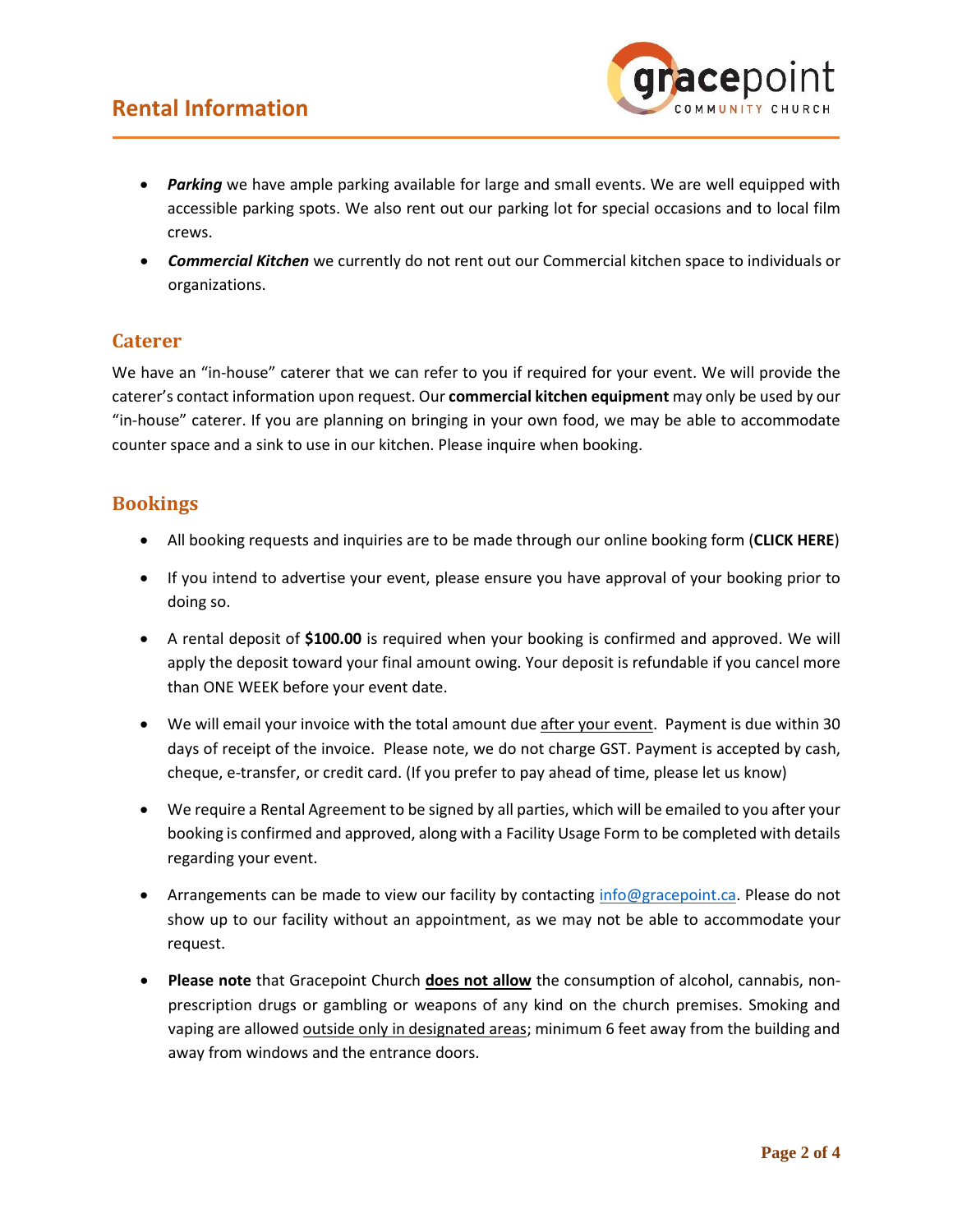

### **Staffing during Events**

**Security Host -** For all rentals that occur **outside office hours** (M-F; 9am-5pm) we will provide a Facility Host at an additional cost to the rental user of \$20 per hour. The Facility host will provide access to the building, turn on/off lights, and lock up afterward.

**AV and Lighting Technician -** For all audio-visual and lighting needs, we provide our own trained technicians at an additional cost to the rental user. (See page 4 for service fees) We do not allow outside technicians to use any of our AV or lighting equipment.

**Set up Team -** All set-up and tear-down of tables and chairs are provided by Gracepoint and included in the rental fee, as well as the use of them.

#### **Liability Insurance**

We want our rental users to be protected in case of accidents, so we require renters to provide proof of a Certificate of Liability Insurance for a **minimum \$2,000,000 listing Gracepoint Community Church as an "additional insured party"** with respect to and for the duration of the event. Proof of insurance is required at least 48 hours prior to the event. The options are, adding a rider to your homeowner's policy or using your business insurance or purchasing special event insurance. You can arrange this through your insurance agency, or we can refer an online insurance agency to you upon request.

#### **Decorations**

Please note that Church seasonal decorations take precedence over event decorations. Please confirm all planned decorations with the church office at least two weeks prior to the event. Decorations provided by the rental user must be removed upon completion of the event. In consideration of the church building, we ask that nothing be affixed to the walls or structure. The use of confetti, rice, metallic sparkles, or other similar substances is not permitted in or around the facilities. Open flame candles are permitted but must be enclosed in a chimney or hurricane holder.

> If you still require information about facility rentals, please contact us at: [info@gracepoint.ca](mailto:info@gracepoint.ca) or call the office (604) 538-1825